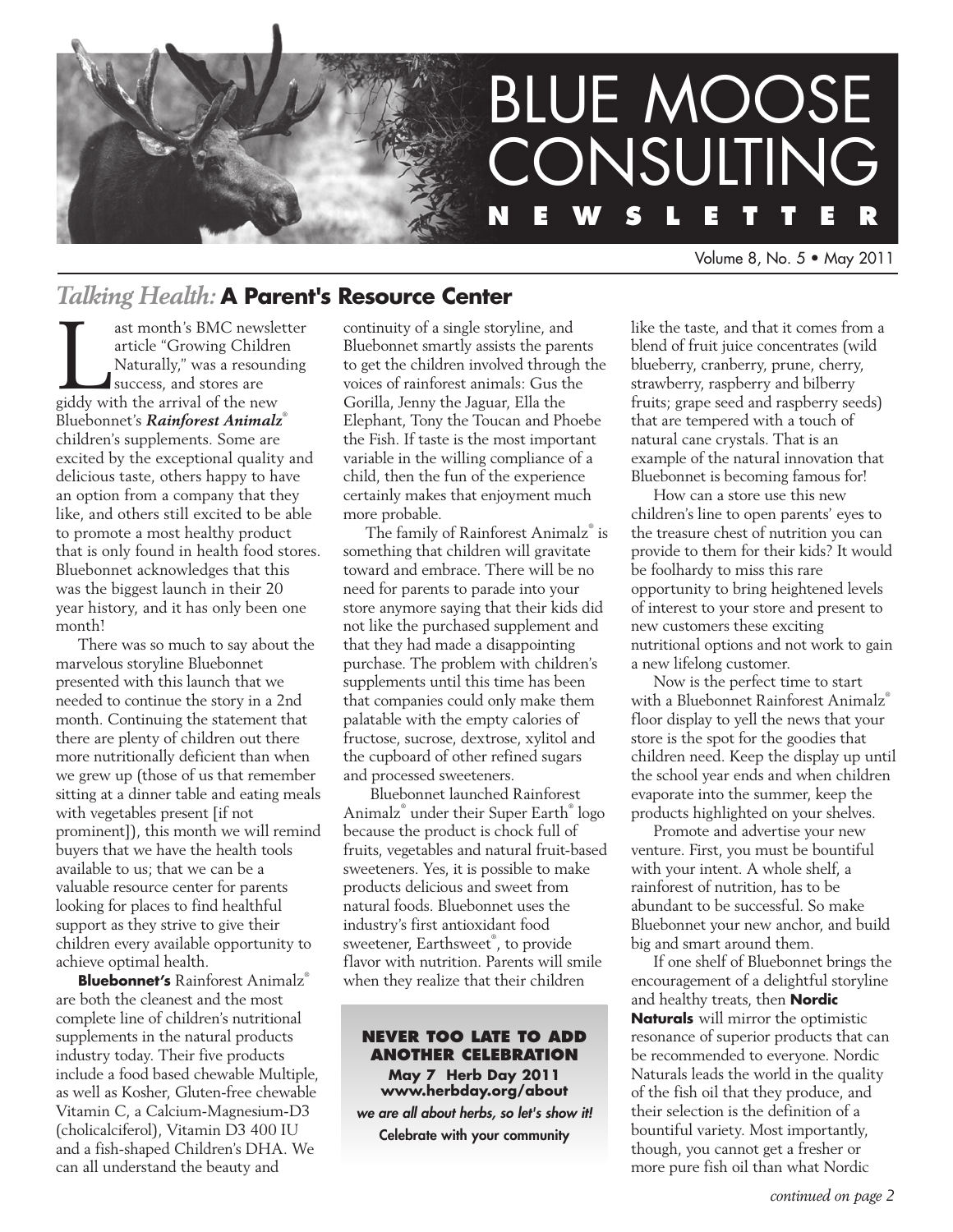#### **A Parent's Resource Center** *continued from page 1*

Naturals provides, for children and adults alike. And all Nordic Products sell well.

The products that Nordic Naturals produces for the youngest comes from their amazing Arctic Cod. Nordic Naturals chose the Cod because they wanted the freshest and purest for the children. When a person picks Nordic's *Children's DHA*® , they are providing the best option for the most important nutrient that any child could be provided. They start with the infants, and their very popular *Baby's DHA* liquid with a dropper and scientifically accurate dosage directions.

In trying to think like a parent (which every store buyer should do when building a children's health section), a store should understand that one bottle of the world's best Omega-3 oils will not inspire parents to be excited. If a store carries several sizes of the *Children's DHA*® chewable softgels, then one parent will be excited to say to fellow-parents, "hey, over at the health food store they have a large selection of product for kids". And that doesn't mean that you need every company's fish oil: it means that you have the large bottles for the big families, the small bottles for the first-time buyers. And the liquids for the smart parents who understand value—again in several sizes. Parents above all else do not have the time to go several places or come back a second time for the product they consider essential for their children. Make sure that you always are in-stock in children's products and be wise and put products on sale regularly.

Speak your understanding of the parents' difficulties in getting kids to agree to take their EPA/DHA by advising them on the differences of the Nordic Naturals Children's Gummies. These products may seem frivolous to the adult mind, but let's remember how a kid thinks. Nordic *Omega-3 Gummies*™ speak of Sea Trolls, who "are the best swimmers in the Troll kingdom—they can hold their breath for hours and swim as fast as a fish." Speaking of fish, Nordic *Omega-3 Fishies*™ looks to the child like a mini fish, it is so perfectly shaped. One

bite—delicious—and the daily dosage battle is over. For the tomboy or the puckish and difficult lad, what better psychology then to allow the child to "eat a worm" every day. Break out the wide jar of worms to some kids and it becomes feeding time. Won't swallow a pill under any circumstances? Try *Omega Effervescent.*™ Needing to negotiate with the young-un' and the deal is one pill a day? It might be better to choose the *Daily Omega Kids*™ over any other possible nutrient. No one can say that Nordic Naturals is not brilliantly creative in helping parents have options for the challenges of today's finicky, picky youth.

The problems continue from those cute tykes as they gain their own personalities and become teens. Nordic has now filled out their selections so that parents have many options for teens that make trouble when parents try to keep them healthy. The *Complete Omega 3, 6, 9 Jr* (with and without Vitamin D) can provide a miracle to the fast-growing young adult. Just as beneficial and accessible are the *Ultimate Omega*®  *Junior* and the *Ultimate Omega 500*,™ and these products will fulfill any need until the young adults become Omega-3-taking adults for life and then onward to their own families. When the young are making their own ethical decisions and are moving away from meat, there are the very desirable *Omega-3* fish gels and *Ultimate Omega* fish gels. Nordic's got ya covered!

Nordic Naturals also has the besttasting and best-selling Children's Multivitamin on the market, with their almost sinfully delicious *Nordic Berries*™. This product is the ideal companion to their fish oil products. Again, it is wise to sell to a parent a set of products: Nordic fish and Nordic Multi, products that you should always be marketing together!

Between Bluebonnet and Nordic, you have most of the major basic nutritional categories covered, and you do not get any better products anywhere!

To fill out a growing children's section—to carry all of Bluebonnet and Nordic's children SKUs you could easily fill two shelves to abundanza! Nordic has possibly 20 products, not counting

their Arctic Cod Liver Oils or D3 with organic olive oil. Bluebonnet's new items can certainly warrant double facing.

BMC also offers one of the most exciting new products for children's health with the new *Children's Oxylent*® product from **Vitalah**. This product provides an effervescent multiple with high-quality nutrients including all the B-Vitamins and 800 IUs of Vitamin D3. Kids will love the fun they can have pouring the little single stick packs of this delicious Bubbly Berry Punch drink into water and enjoying the sweetness as they are rejuvenated and nourished optimally. This product is perfect for post-class pick-me-up and backpack support for kids on the go in the summer. With Albion® TRAACS™ amino acid chelates (Ca + Mag, Iron, Zn, Mang), this product will assist with structural and nerve development while the Bs, calcium ascorbate and B-12 methylcobalamin will keep the energy strong.

Then there are the other keystones to health, including the herbal foods.

**Herb Pharm** should be considered a necessity with the versatile products they provide for a children's set. Their 4-SKU wood shelving unit that is available would be the best way to highlight liquid herbal extracts, which are excellent for parents because they are liquid, dose-adjustable and quickly absorbed and assimilated. The two bestknown children's products are their *Children's Herbal™ Compound*, a tonic for babies and small children, and the *Children's Winter Health*™, which truly resolves certain health issues that can occur year-round.

The Children's Herbal™ provides the highest-quality of the some of the most respected herbs, showing to anyone paying attention that nature's wondrous bounty can provide almost all the resolution that a parent would need when dealing with the health of their young ones. Hopefully you have taught your community the safety of these classic fold remedies, chamomile flower, lemon balm leaf, catnip leaf and flower, and fennel seed. This product is in a vegetable glycerin base and finds use even for topical use. While the *Children's Winter Health*™ is usually *continued on page 6*

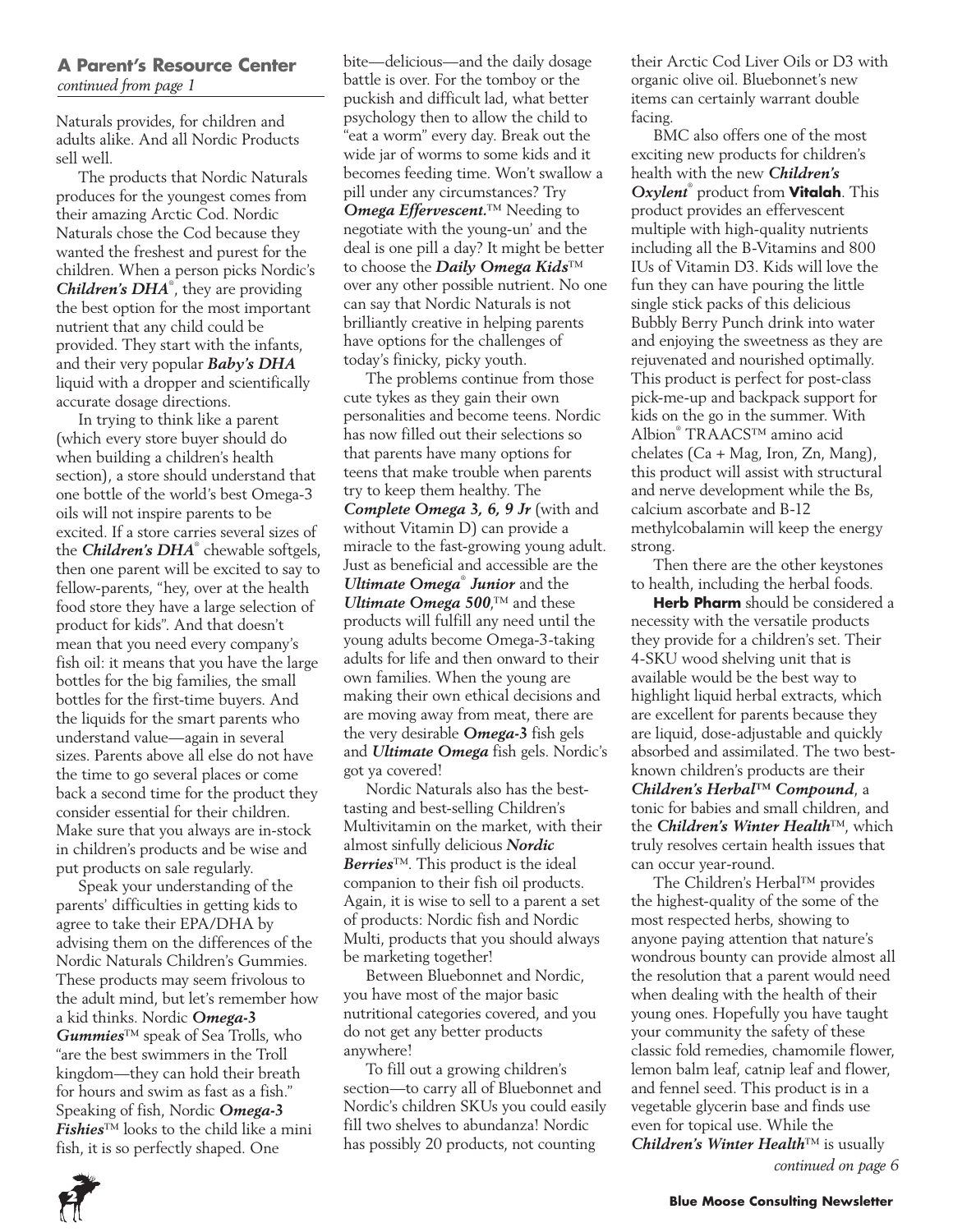

# **May Promotional Specials**

HERBAL CLEANSERS Black Walnut liquid extract Burdock Blend liquid extract Wormwood liquid extract Healthy Liver Tonic<sup>™</sup> Spilanthes/Usnea Compound

# **20% off Products listed**

minimum order of 3 ea, for each product ordered HEALTHY LIVER TONIC Liver & Gall Bladder Tonic Dandelion root, leaf & flower; Oregon Grape root; Milk Thistle seed coat; Artichoke leaf & flower bud; Schisandra berry; Fennel seed

SPILANTHES • USNEA COMPOUND Anti-Fungal Remedy Usnea lichen; Oregano leaf & flower; Spilanthes flowering herb; Pau d'Arco inner bark

Not represented by BMC in NJ Not represented by BMC in NJ, SC



HERBAL HEALTHCARE *Just in time* May Promotion

**Stress & Energy 15% off**

**Energy & Adrenal Stress** StressCare® 120 Vcaps®\* StressCare® 240 Vcaps®\*

**Anti-Stress & Energy** Ashwagandha 60 caplets\* USDA-certified Organic

**Stress & Emotional Well-being**

Holy Basil 60 Vcaps®\*

**Skin Care** Nourishing Night Cream\* Nourishing Face Moisturizing Lotion\* Exfoliating Walnut & Wood Apple Face Scrub\* Neem & Turmeric Face Wash \* Hydrating Face Wash\* Invigorating Face Wash\* and

Organic Chyvanprash with Soliga Forest honey

For centuries, families in India have enjoyed the herbal formulation Chyavanprash as a natural immune booster and rejuventative which nourishes the body, providing energy and vitality. It also supports good digestion and<br>metabolism. Its adaptogenic and antioxidant properties have made it one of<br>the cornerstones of traditional Indian medicine. Himalaya's Chyavanpra

*\* Gluten Free*

# **Bluebonnet**

Children's Nutrition 101

Facts that will serve to make Bluebonnet's Rainforest Animalz® the most recommended children's nutritional supplements in natural food stores nationwide.

• **Naturally-sweet** with the nutritional goodness of EarthSweet® a fruit-based sweetening agent available only from Bluebonnet Rainforest Animalz® is not built on the empty calories of fructose, glucose, etc.

Parents will appreciate your recommendation

• *Easy-to-chew & delicious animal-shaped chewables* compliance begins when children want to take their supplements the storyline will entrance, but the flavor will satisfy

• These *food based* chewables take nutrition seriously with 100 mg of fruits + vegetables per serving in the Multiple and Vitamin C

• Parents will appreciate the promise and trust of *Gluten-Free* and *Kosher*\* • With *100 mg of DHA* per yummy fish-shaped softchew, this well-priced natural triglyceride-form source of DHA + EPA will deliver powerful brain food

Super Earth® Rainforest Animalz® Whole Food Based Multiple Super Earth® Rainforest Animalz® Calcium Magnesium Plus Vitamin D3 Super Earth® Rainforest Animalz® Vitamin C 250 mg Super Earth® Rainforest Animalz® Vitamin D3 400 IU Super Earth® Rainforest Animalz® DHA 100 mg

Nutrition can be educational: recommend this website to parents knowing that Rainforest Animalz® will only be sold through natural food stores http://rainforestanimalz.com

\* all of the products are gluten-free; the DHA is not Kosher

# NORDIC® NATURALS

Pure and Great Tasting Omega Oils® Sales for May

**25% off:**

**Omega Effervescent**

# **20% off:**

01780 **Omega Woman •** 01741 **Prenatal DHA 90ct** 01748 **Prenatal DHA 180ct •** 01600 **Vitamin D3** 

Nordic Naturals Prenatal DHA is a safe & effective way to ensure that both mother + baby receive the daily recommended intake of this fundamental nutrient without any risk of toxicity. And in response to concerns in medical & scientific literature about the prevalence of a Vitamin D-3 deficiency, and to recommendations that higher intakes of vitamin D-3 are necessary, we've also added 400 i.u. vitamin D-3 to each serving. The unflavored soft gels are perfect for even the most sensitive palate, and are half the size of standard soft gels, making them easier to swallow. 90 mg EPA/450 mg DHA/ 400 IUVitamin D\*

# *Prenatal DHA is the official Omega-3 of the American Pregnancy Association*

**Great research:** pregnancy and breast-feeding: www.omega-research. com/research11.php?catid=3&subcat=26 infant development: www.omega-research.com/research11. php?catid=2&subcat=9

*Ask your BMC rep how to attend:* Webinar May 11, 12 noon eastern time: **A Guide Into Women's Health with Omega-3s** – presented by Wendy Bazilian, DrPH , MA , RD.

There will be an extra **5% off** (not to exceed 25%) the next order for retailers who participate.

Not represented by BMC in NJ, SC *\* per serving size of two (2) softgels*

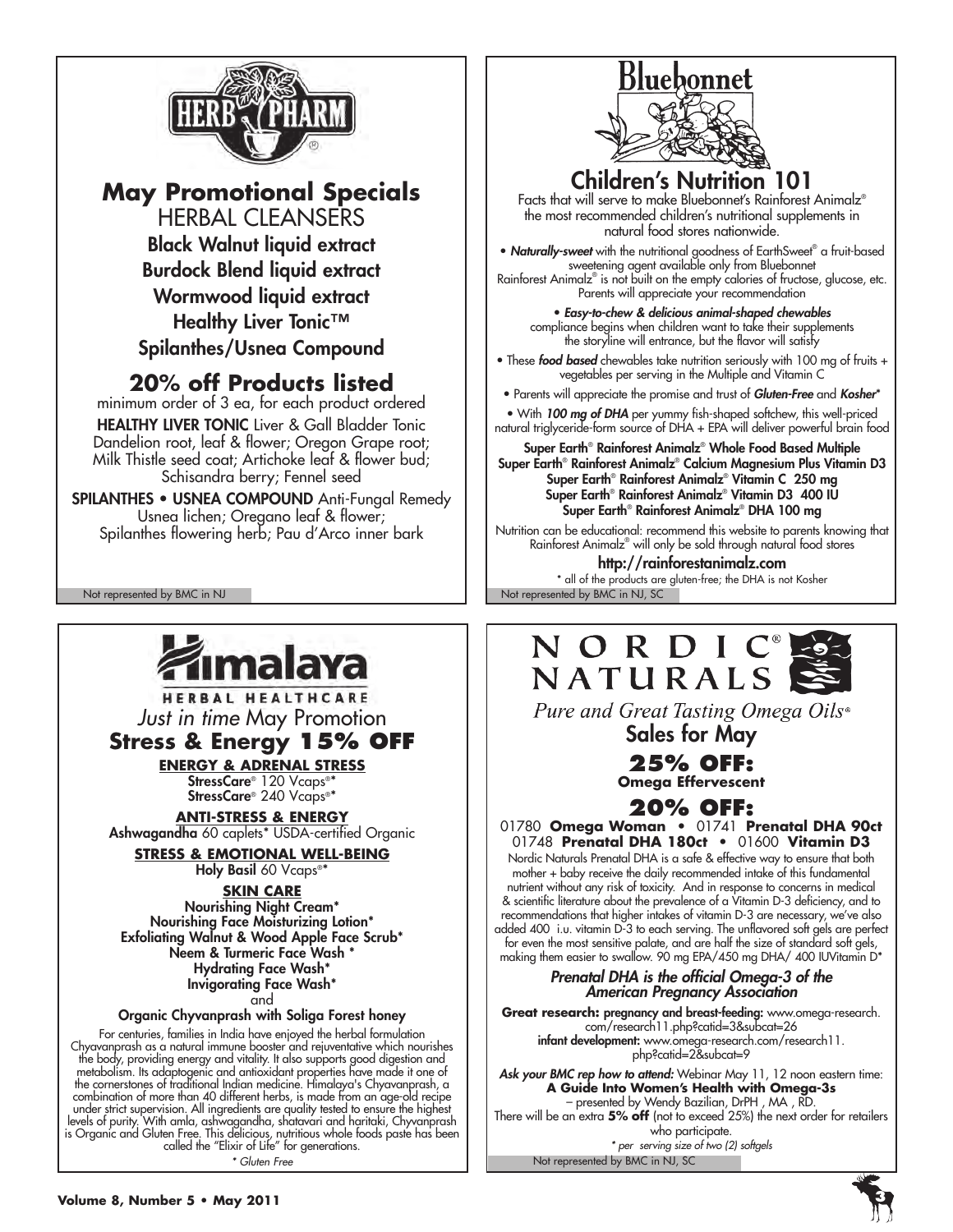

### *Simply Perfect Vegan Organic Protein* **Kosher Certified Organic\* Raw Green Protein Blend**

(32, 400 mg)1 scoop (40 gm) = 23 gm protein \*Raw Sprouted Brown Rice protein, \*Raw Hemp Protein, \*Spirulina, \*Flax Seed, \*Raw Brown Rice, \*Raw Amaranth, \*Raw Quinoa, \*Raw Millet

*Including the energizing, phytonutrient, antioxidant rich whole foods:* Kosher Certified Organic\* Raw Antioxidant Blend (1,120 mg)

\*Raw Barley Grass, \*Raw Kamut Grass, \*Raw Oat Grass, \*Raw Wheat grass, \*Raw Barley Sprout, \*Raw Buckwheat Sprout, \*Raw Wheat Sprouts, \*\*Raw Carrot, \*Raw Beet, \*Raw Tomato, \*Raw Wild Bilberry, \*Raw Wild Lingonberry, \* Raw Black Currant, \*Raw Aronia, \*Raw Pomegranate, \*Raw Wild Blueberry, \*Raw Concord Grape, \*\*Raw Sour Cherry, \*Raw Elderberry, \*Raw Cranberry, \*Raw Red Raspberry, \*Raw Pineapple, \*Raw Mango, and Kosher Certified Organic Agave Inulin

\* with Organic certified Apple Flavor and Kosher Certified Lo Han \* Manufactured in a NPA GMP Organic certified facility \* certified Organic by QAI 480 gms. \$23.99/ \$39.99

**Introductory Promotion 15% OFF**





*May Promo* Stock up for Summer!

**Bug Beware 15% off**

*orders of 12 ea + POP display*

### Discourage Mosquitoes and other Pests Naturally

• Amazingly effective

• Non-toxic

- Concentrated herbal extracts
	- Soothing to the skin
	- Safe for the whole Family, and Pets



*Aloe Vera is Foundational to Health*



Dr. Ohhira's Probiotics **Are you missing cross-merchandising ideas?**

As the public becomes more aware of the health benefits of probiotics, the health consumer is very willing to invest in probiotic support as a corollary therapy for many health concerns.

Since Dr Ohhira's Probiotic<sup>®</sup> is more than a mere probiotic, it makes sense to alert people to the uses in other sections, including:

• Digestive health

- General Immune Support • Cleansing
- Cardiovascular and Heart Health support
	- Women's Health
	- Prenatal Care
	- Infants and Baby

#### *What better concern for Mother's Day?*

Digestive support, hormonal balance, urinary tract health, cleansing, nutrient absorption, heart and immune support and energy and radiant skin





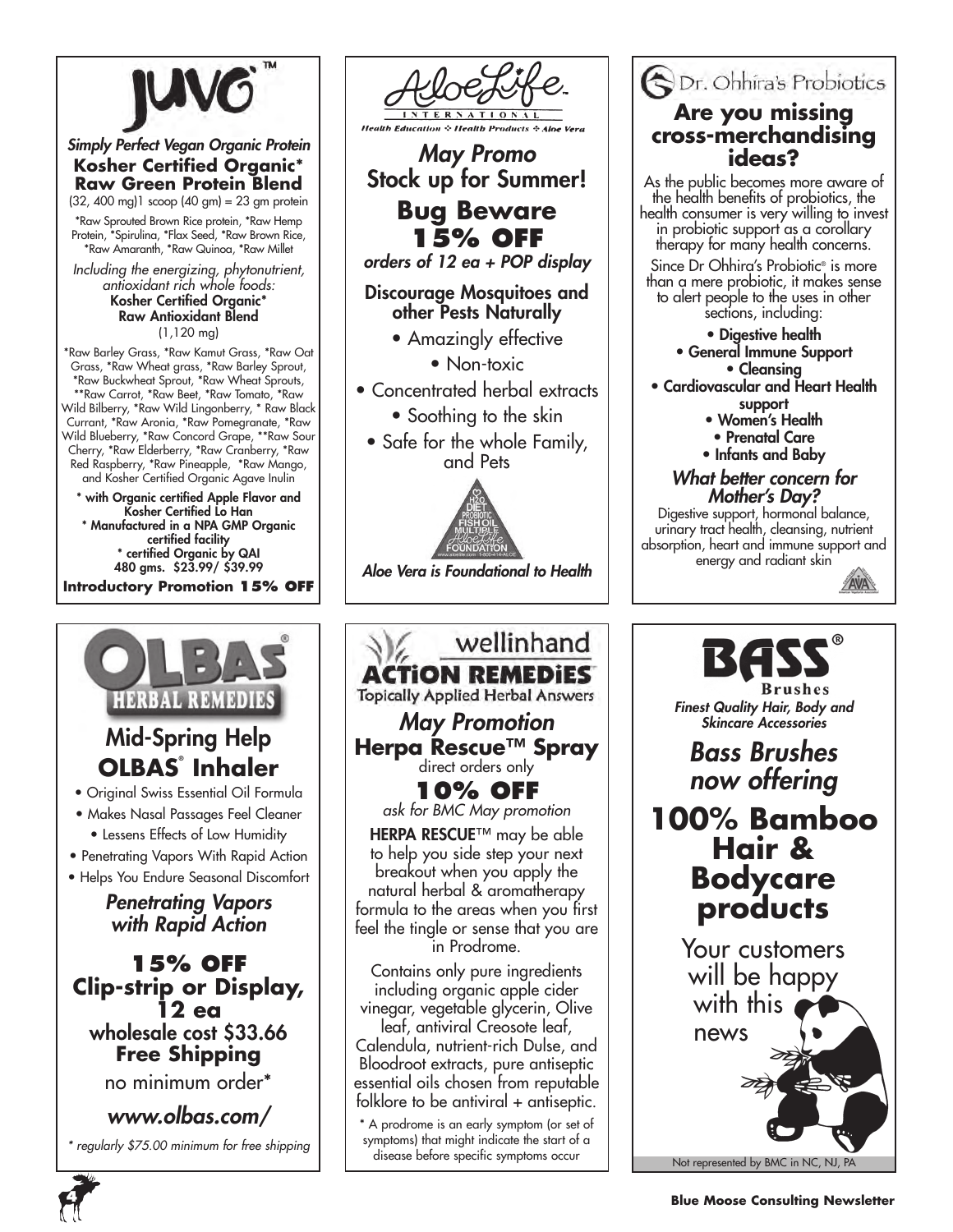

#### **Beautiful Happy Mother's Day** *May Sales Promotion\** **Color Fixation Restorative line 25% OFF**

Direct orders. Buy-in dates until May 20

After coloring your hair with Surya Henna, keep it smooth and radiant and ensure vibrant color with the Color Fixation Line, which is also ideal for chemically colored hair!

Its powerful formula is enriched with Rice Protein, Cupuassu Butter, Buriti Oil, & 15 Herb + Fruit Extracts from India and the Amazon forest: ingredients that protect the hair and lock in color longer.

Surya Color Fixation products all revitalize shine, and enrich the hair with plant proteins that nourish + repair hair scales: invigorating the hair, taming its volume, leaving it resilient + manageable.

Restorative Shampoo 8.45 fl oz Restorative Conditioner 8.45 fl oz Restorative Mask 7.6 fl oz Single Application 1.05 fl oz Leave in Cream Conditioner 10.14 fl oz Split Ends Serum (anti-Frizz) 1.05 fl oz

*\*all promotions are 25% off wholesale. retailer agrees to pass on a minimum of 15%, but not greater than 25% deal to consumers.*



# immune **HEALTH BASICS**

CLINICALLY PROVEN IMMUNE SUPPORT

# Every Season Deserves Immune Support

with Wellmune WGP,® Immune Health Basics helps enhance overall health & vitality

# *May Special Line Drive* **6 each per SKU 10% 9 each per SKU 15% 12 each per SKU 20%**

Backed by research at leading universities and medical centers, Immune Health Basics provides safe and effective support for your immune system



**PERFECT® ORGANICS** As seen in the premier issue of *Lucky Kids* 

(Spring 2011)

#### *The Lip Balm Every Child Loves* **Perfect Organics Vanilla twist Shea Butter Lip Balm**

"it smells like vanilla, it's totally organic and it's the smoothest, cushiest balm that there ever was"

Ask your BMC sales rep for an ad slick and advertise this to create a loyal family of lip lovers

#### Perfect Organics, Inc. (866) 301-2537 toll free (703) 734-2434 local (703) 852-7199 fax

www.perfectorganics.com

VEGAN

# **MushroomScience**® **Reishi Gano 161™** Dehydrated Hot Water Extract *(Ganoderma lucidum)*

• Active Constituents: Triterpenes (Ganoderic Acids) [6%], Polysaccharides (1-3 linked proteoglycans extracted from the cell walls). [12% beta glucans]. Fruiting body

extract. 400 mg/vegetarian capsule • Dehydrated Hot water extracts *(Ganoderma lucidum)*

• Organic Wood-Grown Mushrooms *"the only company guaranteeing triterpenes* 

*levels on their label"* Modern clinical research supports many of the traditional uses for this mushroom as described in TCM. It benefits immune health + liver function.

Our extract is a  $20 \times 1$  super strength extract. It is not diluted with un-extracted mushroom material like most commercially-available Reishi products. It is carefully processed, at low temperatures, with both

water + alcohol to ensure the presence of all the important bio-active compounds. With a guaranteed minimum potency of 12% polysaccharide and 4% triterpenes, our Reishi Mushroom Extract matches or exceeds the quality of any other Reishi extract, and is the most cost-effective method of delivering the many benefits of this fine medicinal mushroom.

*May Promotions* **Reishi Gano 161™ 4 ea. = 10% 10 ea. = 15% 24 ea = 20%** *remember, we are entering allergy/(respiratory) season*



Nurturing Naturally Since 1987

# May Promos **20% off** 6+ per SKU

**Hives~Rashes** (N043) **Prime+** (N212)

*Newton For Kids* **Kids Asthma Rescue~Cough** (F002)

*Newton for Pets* **Pets Flea and Bug Bites** (P012)

~~~~~~~~~~~~~~~~~~~

# New Product Promotion **20% off** through May 31 **Ear Wax Buildup** (N072) **Vitality** (N085)

Ear Wax Build-Up: Formulated for symptoms of ear discharge, dryness, itching, difficulty in hearing and excessive wax accumulation.

Vitality: Formulated for symptoms of physical exhaustion, chronic fatigue and general lethargy caused by stress or lowered vitality.

Not represented by BMC in NC, SC



### Trace Minerals have a Recognizable Role in Strengthening Immune Function

### Silver is a necessary trace element:

• A normal constituent of the mammalian diet. It is found consistently in food and water, including whole grains, medicinal mushrooms, milk and spring water/ tap water, + sea water. There are receptor sites on the myelin sheath surrounding the nerve cell for silver!

• Also facilitates an efficiency of normal + necessary immune functions & cascades, as well as having powerful antimicrobial effects.

• Has a role in restoring health to the lining of the intestinal tract

• Known to be an oxygen sponge. With a capacity to carry 10x its atomic weight in oxygen, it can aid the immune system which needs copious amounts of oxygen to produce Reactive Oxygen Species (ROS).

• Modulates fibrogenic cytokine activity, reducing excess cellular inflammatory cascades.

• Promotes good neurological health

For safe daily consumption, rely on the bioactive silver hydrosol from Sovereign Silver

Not represented by BMC in NC, SC, NJ, eastern PA

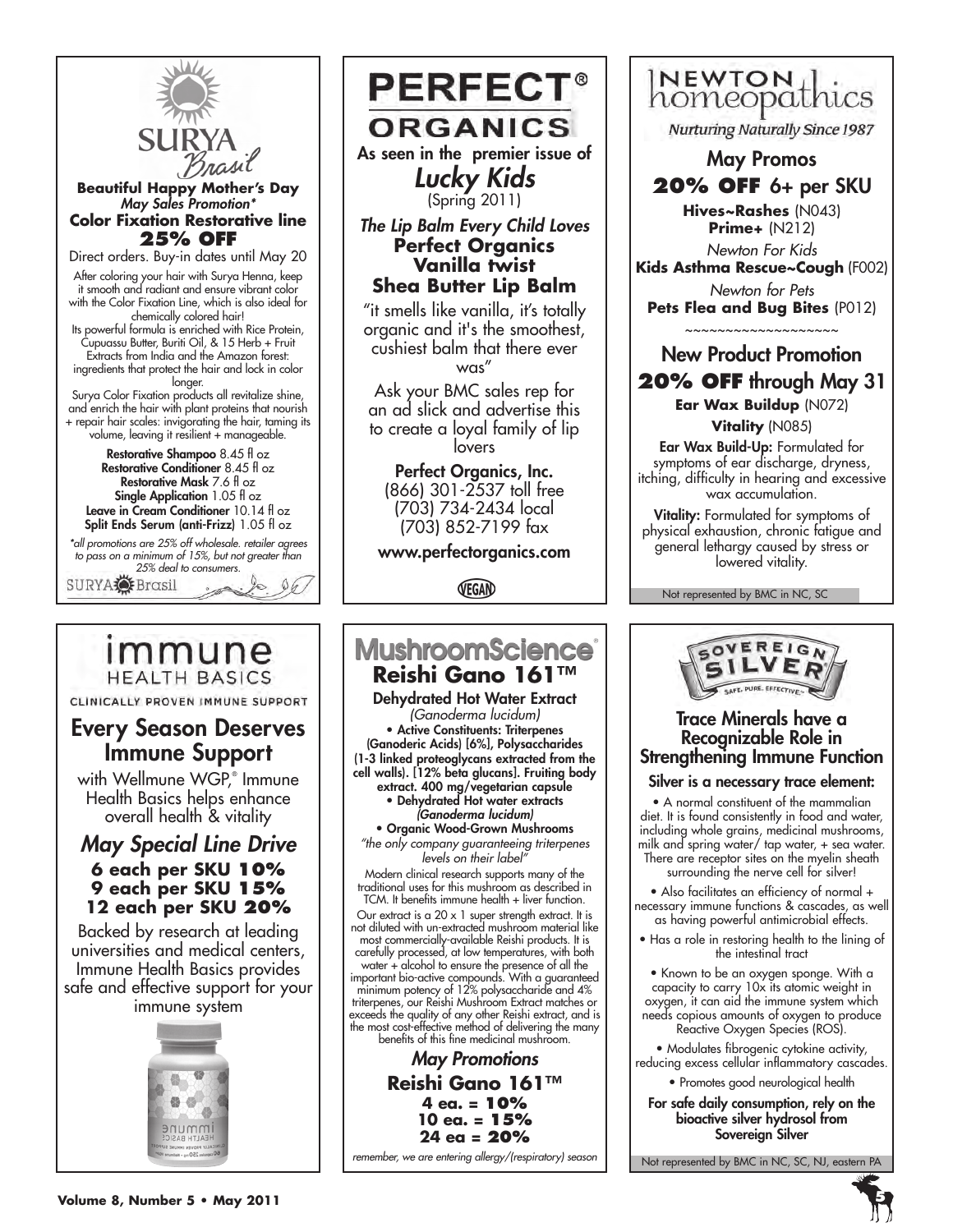#### **A Parent's Resource Center**  *continued from page 2*

turned to for cold & flu season, there are many times that a caring parent will see the benefit of a formula that contains echinacea root, elderberry, meadowsweet, hyssop, ginger, horseradish root, thyme and cinnamon.

Teens and school children will certainly gravitate towards the earthfriendly, certified organic extracts as they learn about the leadership Herb Pharm has had in the American Herbal Renaissance of the 70s-80s. To fill out a 4-SKU shelf unit, the options are limitless: *Children's Echinacea*™ as the obvious option can be joined by *Mullein-Garlic Ear Oil*, or *Lemon Balm extract, Elderberry Glycerite, Calm Breath,™ Trauma Drops,™ Violet, Fennel, Dandelion Glycerite, Nettle Glycerite.* We should accept the challenge courageously to present to parents ALL the great products that are safe to use with their children.\*

As we look to the issues of children and focus/concentration, we again need to be strident in providing positive options. **Himalaya USA**® has an incredibly effective formula called *MindCare*® *Jr.*, that stores are finding has resonance with their community. This proprietary all-herbal formula assists in normal brain function. It is expected to improve occasional absentmindedness and to help with frustration, while assisting in preserving normal brain cell function, and brain cell integrity. This product, a safe and gentle natural nervine is the same product used for adults in a smaller capsule size. The primary ingredients are the quintessential Indian herbal superstars Bacopa and Gotu Kola, and what makes Himalaya's products so trustworthy is that they are a verticalintegrated manufacturer with seed-toshelf control of their USDA-certified Organic herbal ingredients. That will bring parents confidence!

Looking beyond herbs to products that truly work safely, wholistically and with admirable effectiveness, turn to **Newton Homeopathic**, *Newton for Kids* products. Available both in the popular liquid droppers (or now spraytop bottles) or in pellets, this is a full line of natural homeopathics for

children. Their 15 formulas run the gamut of children's health issues. From *Allergies* to *Vaccination/Illness Assist*  with *Asthma Rescue, Diarrhea, Hypercalm~Mental Focus*, and *Teething & Colic* in between. Stores certainly appreciate the safety that they are afforded when speaking about certain health issues to parents when they realize that these products are accepted as OTC (Over-the-Counter) Drugs. Parents should also feel confident knowing that Homeopathy is very safe and that it reacts when circumstances warrant while being relatively benign when the remedy is not appropriate.

I am a big fan of *Newton for Kids*  and cannot understand any circumstance where a store would not carry the whole line, recommend and promote it. The health of the community's children is too valuable not to!

For immune system support, there are not many products that are willing to make the statement that the administration of product will have a definitive effect on children's general immune health. As an adult, the



### *Wellmune WGP*® from **Immune Health Basics** is something I take every day (and I have my 70-ish-year-old Mom taking it every day). This is a product I thoroughly believe in, providing a valid dosage of a qualitymanufactured beta glucan product. Their *Children's Chewable* provides 25 mg of Wellmune WGP® per serving, and this dosage is excellent as a one-a-day

and certainly safe as a two-a-day when situations warrant. The great news about Immune Health Basics is not just their safety studies, but also the fact that they have been showing that this product is beneficial for stress as well as for overall health & well being. There is no cost too high for the inclusion of such a credible immuno-supportive nutrient into the diet for every child: our goal is to explain the actions of this product, its safety as a scientifically valid product to keep the immune system strong.

Children's health extends beyond just the good things that we put into these growing bodies. Damage and imbalance can arise from the bad things many parents buy with good intention

*continued on next page*

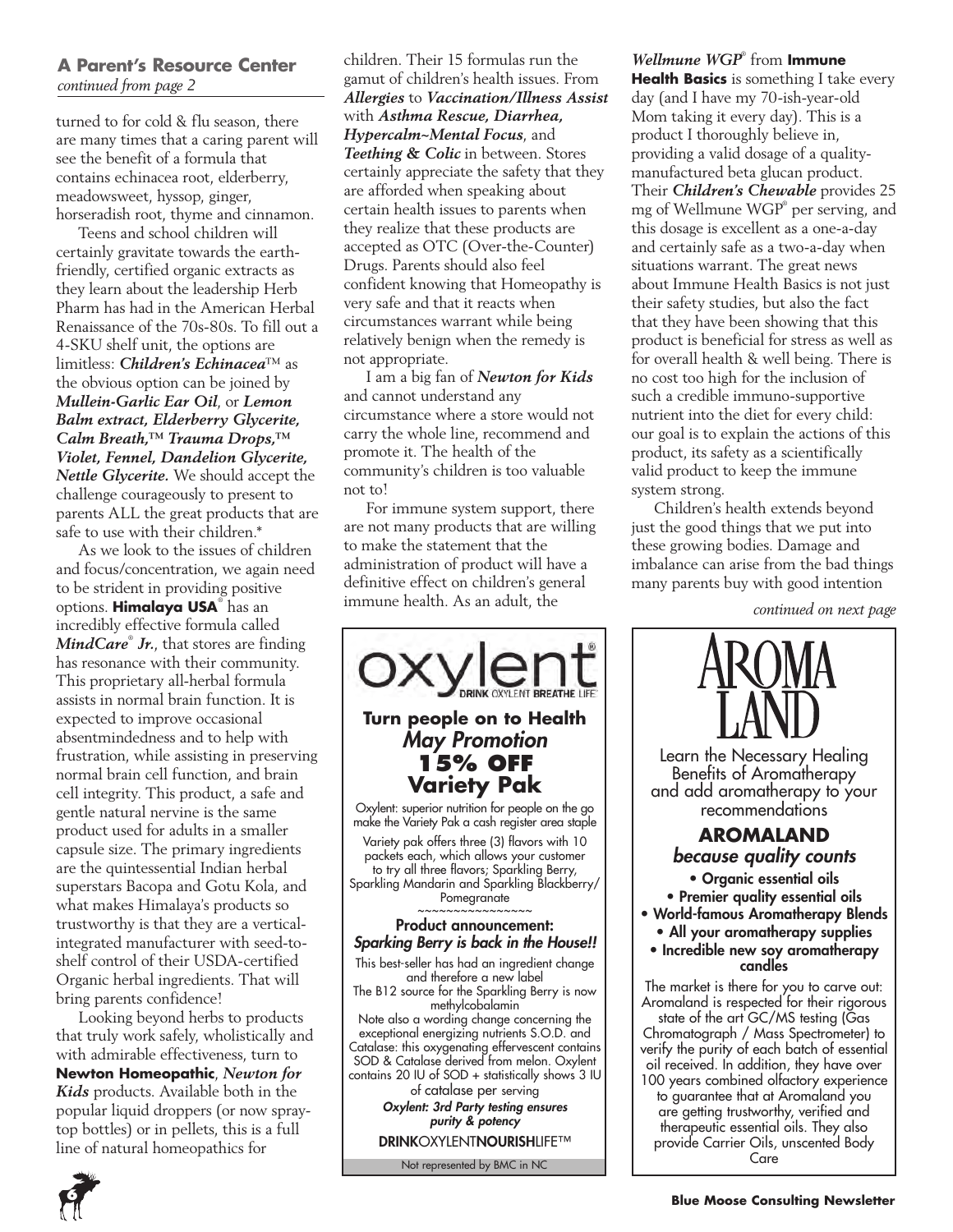*This month, we have decided to interview a rising Child Star. Colton Barrows was the model for the Rainforest Animalz marketing campaign. His family is very proud of him, and Bob Barrows, Jr., happily admired how his son performed in his first assignment before the cameras. Colton did his part to help launch this healthful and delicious new children's line of nutritional supplements for the Bluebonnet family.*

#### **"We Are health food people" Colton Barrows, Rainforest Animalz Zoologist**



*What was your reaction when you were told you would be part of the Rainforest Animalz launch, as the leader of the search for good children's health?*

I was excited! I felt happy that I was going to be famous and that I would help kids learn about the rainforest and good nutrition.

*How did you become involved with this Bluebonnet project to launch their first children's line of supplements?*

My mom and dad had been telling me I would be a part of the children's line for a long time and I was happy and couldn't wait.

*Were you involved with the conversation about naming the different Animalz?* No.

*Which of the Rainforest Animalz is your favorite, and why?*

Jenny, because she is pretty and has beautiful eyes. I like jaguars because they are beautiful and fast.

*Of the 5 Rainforest Animalz, which flavor do you like the most?* My favorite is the orange.

*Did you have a favorite animal growing up, or what animal world-wide appeals to you the most today?* From the time I was a baby my favorite animal was a pig. I had 2 tiny toy pigs I carried everywhere and many other pig toys.

*How did it feel to be in a photo shoot? How long did the process take?* I felt popular being in the photo shoot. It was fun. The photo shoot took a long time. It was about 4-5 hours.

*What was your favorite part? What was you least favorite part?*

My favorite part was being there with everyone. My least favorite part was standing still for hours.

#### *Did you get to keep the safari outfit?*

We picked out the outfit for the photo shoot and showed it to me online when he ordered it. I did get to keep it.

*Were you asked to do any other photo-shoots? Did you have to sign with a talent agent?* I haven't gone out for another photo shoot yet but I want to. I have gone to one talent scout event though. I didn't do that one because it was in Florida and my parents didn't want me to go that far. I don't have a talent agent yet but I have a referral.

*How excited are you to take your daily supplements right now? Do you remember every day? Do your friends take multiples?*

I take my vitamins well. It's cool knowing I helped, even in picking the tastes. My mom and dad help me remember. I know some of my friends take vitamins. I am telling my friends about Bluebonnet's Rainforest Animalz. We always feel better when we eat right and take our vitamins.

*What was their interest in what you were doing with this Rainforest Animalz launch?*

Only my family and close friends knew about my photo shoot and have seen the previews. They were all excited for me. Now some others have seen the magazine ads and the truck with me on the back. At first some couldn't believe I did that, but once they realize it is me they think it's cool.

*What do you want to be when you get done school and go out into the great big world?* I have wanted to be a Paleontologist for a long time. Lately I have been thinking it would be fun to invent things like Pokemon.

#### *How many tattoos did you get to use?*

My dad brought home one of each tattoo for me, but he said I could have more when I finished them.

*Which part of the world from the various Rainforest Animalz do you want to visit the most?* I would like to visit Brazil and the rainforest there.

*Any message you would like to share with the large audience of natural foods store people who will read about you in this article?*

Well one thing I would like to tell everyone is to eat healthy. To the people who sell our vitamins, I would like to say thank you.

*What are your favorite interests? your favorite color? your favorite sports? your favorite class in school* My favorite color is green. My favorite classes are math and science. My favorite sport is Tae Kwon Do. I am an orange belt.

Thank you for the questions and being interested in me as well as Rainforest Animalz.

for their kids. How persuasive have you been to convince parents to buy natural shampoos, soaps and bodycare products? Whether you have two children's sections—one for supplements and one for bodycare—or you just build an admirable, educational and inviting Children's Health section that includes some of the natural essential parents might want for their children.

Here, I would suggest that you always strenuously work to bring deals and discounts to this category to aid parents with their mission to develop good health habits for their young family. Children cannot choose what bodycare products they can use, and too many grow up never considering that the petrochemicals in the mass-channel products their parents get on discount are actually doing a small harm while cleaning and "beautifying". Teach your community that the pictures on a happy children's label may be deceptively frivolous, and that true value comes from the ingredients inside.

Use advertising whenever it is available. Currently, **Perfect Organics** received a huge shout-out in the premier issue of *Lucky Kids* magazine, with the editors lavishly praising the *Vanilla Twist Shea Butter Lip Balm*. Like all the Perfect Organics products, this product is made with organic ingredients including organic vanilla. I would use this ad, and highlight this as the most current support available to you for carrying enthusiasm to your customers in encouraging them to buy quality.

For teens, that period when acne terrorizes their self esteem is considered the most horrible part of their existence. They of course will probably not know which products are their friends, and it is usually their parents who buy the products for them. I truly admire the flawless consistency with which the *Zero Zits*® products from **Well in Hand** work. When I managed stores, I carried this product six deep, I found it so effective. All natural and super clean, there are four Zero Zits® products for specific skin types (with a Prom-night super strength product for fast action). Zero Zits® also has a complementary set of luxurious castile

*continued on page 8*